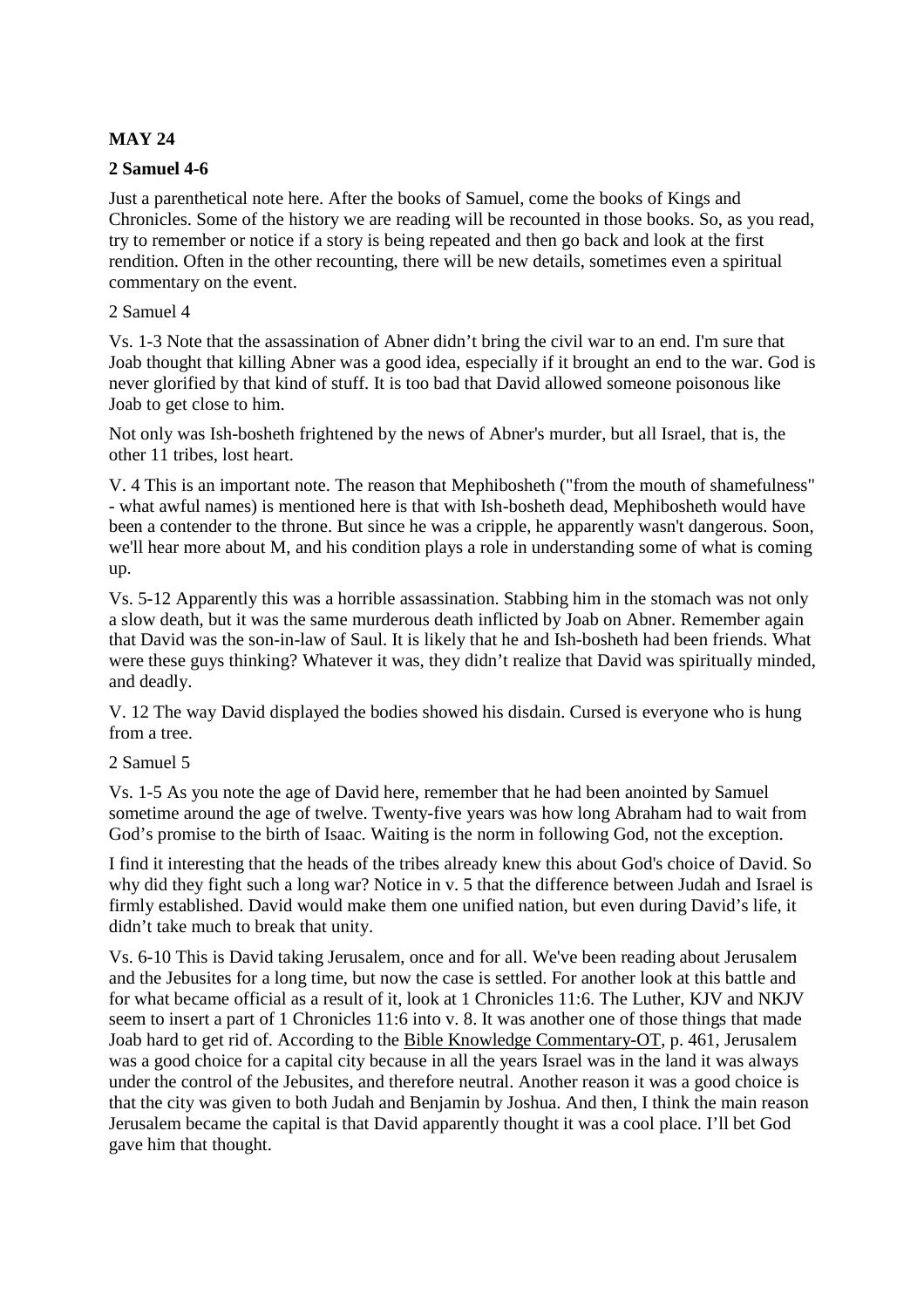Vs. 11-12 This was encouragement from the Lord that He was blessing David and Israel. It is significant that David, who had lived in tents for years, now had a house. That will be important in a few verses.

Vs. 13-15 I guess this is given to show evidence of God's blessing. I'm too much in the one man/one woman frame of mind to see this as a blessing. That's 11 more kids and maybe as many new wives. I wonder if David did much consulting of God in this area of his life. I think this ruined David, just as it will ruin Solomon.

Vs. 17-25 Having taken Jerusalem and making it the national capital was unprecedented in Israel. It was like, "whoa, they mean business." Not only that, Jerusalem had a reputation for being like a fortress. For the Philistines, it was time to move against David. Notice that David did do some "consulting" here. To me it is interesting to see that this wasn't just the U&T, but there had to have been a prophet involved because of the detailed instructions in the second battle. We'll meet that prophet tomorrow.

### 2 Samuel 6

I think bringing the ark to Jerusalem was more a desire of David's heart, than a political move; but as a political move, it was smart too. Even in Samuel's day, Samuel had to make a circuit of teaching and leading people in worship in different places. Israel hadn't been unified in worship, as God intended it to be, since the days of Joshua.

The ark at this point had been separated from the tabernacle for about 100 years.

Because of David's love for the Lord, and perhaps because he had made his own copy of the law, David sought to bring the ark of the covenant and the tabernacle together at Jerusalem. With this done, Israel would be united as God had intended.

Vs. 1-11 Just one problem, if you are going to honor God, it is best to do it His way and not simply think that if we have good intentions, everything will be ok and He'll look the other way. There was an instruction book, but you know how guys are when it comes to reading instructions. For the last little while, everything David had done had turned to gold. Suddenly, something went wrong. Oddly enough, Uzzah and Ahio were Levites and should have known better. What a disappointment for all involved. Notice that David had 30,000 people gathered for this event. David needed to check himself and respect God.

For another look at this, look at 1 Chronicles 13 and 15.

Vs. 12-23 You have to read 1 Chronicles 15 to understand what David was told or had read, that the ark had to be moved by the Levites, with the carrying poles. In other words, this time, he did it God's way.

David dancing before the ark must have been a sight. Apparently, and I have to make myself imagine this because I'm not that kind of guy, this was heartfelt joy and emotion and leaping and dancing, with all his might.

V. 14 should be understood that David was *only* wearing a linen ephod. Apparently in all the leaping and joy, from time to time, people saw a bit more of David than they needed to.

V. 16 This is an important comment in the story.

Vs. 17-19 Apparently, David had brought the tabernacle to Jerusalem. If David did this right, he brought the animals for offering and the priests and the Levites did the actual sacrificing. David, like Saul, would have been forbidden to sacrifice. I think David had read the instruction book by now. This was probably the first united worship event the nation had had in years.

Vs. 20-23 Every guy fears coming home and having his wife mad at him. David's honest sincerity and joy is what wins the day here. He was fully absorbed in the love and joy of the Lord.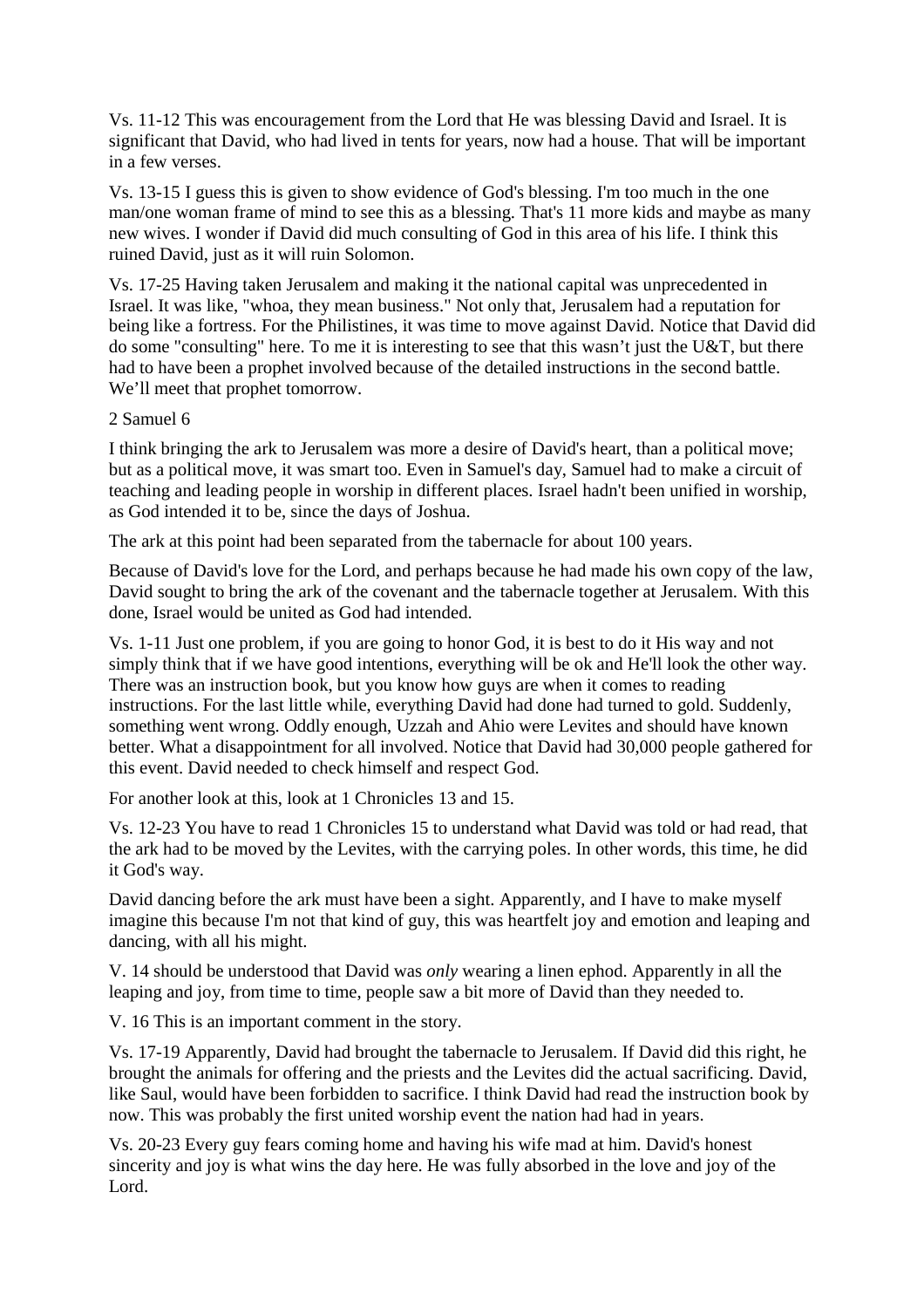That Michal has no children is not only God's judgment on her, but politically speaking, if she had had a son, it could have made problems in the future. The people could have thought of putting that son on the throne and reestablishing the family of Saul. As it is, God took care of this potential problem.

I have to wonder too, among all of her other hang-ups, if Michal was put off by being taken from her "husband" and landing in this ever growing harem, where she essentially had no husband and no one who really loved her.

# **John 13:31-14:14**

V. 31 Judas' leaving would make the betrayal and vengeance of the Jewish and "spiritual" authorities complete.

What was that like, watching Judas leave, seeing and hearing the door shut? Jesus might have lowered His head for a moment, and then looked up at the disciples and said, *Now is the Son of Man glorified.*

V. 32 And that glory was now going to multiply exponentially, as the secret plans of God would burst into fulfillment, resulting in the forgiveness of sin, the redemption of man and the birth of the church.

V. 33 It seems like Jesus is revealing Himself more and more in this discourse, and here, calling them His *little children*. I wonder if any of them realized how surreal this talk was.

Vs. 34-35 Notice that the commandment to *love one another* is prefaced by v. 33. They were about to be left without Christ. For the mission before them, He would not be there to guide them as He had in the past, especially in terms of encouragement and support. Therefore, for the sense of providing in His absence what He had given in His presence, they were *to love one another* as He had loved them. This is not a theoretical love or general context. They were to love each other as in binding together in the mission. The mission provides the context. They were to be a "Band of Brothers." Without the context of supporting and encouraging one another in carrying forth the message of Christ, loving one another becomes some flowery, nice, but vague, command. Over the past three years, in and out of controversy, in tiredness, in stress, in busyness, Jesus' love and encouragement had been the glue that kept them following in the harvest. Now they were to do that for one another. The disciples were about to be tested. Jesus commands them to be there for each other, as the darkness was closing in.

This testing and the mission following His resurrection is the context for what He is about to share with them.

Vs. 36-38 This morning I was reading about Peter walking on water. Everyone was terrified seeing Jesus coming toward them on the water. He told them to take heart and not to be afraid, so Peter said, *Lord, if it is you, command me to come to you on the water*. And Peter walked on water. This guy had a hero's heart, but he was very human. He had no idea of the forces at work that night or how small his strength was, just like all of us.

# John 14:1-14

V. 1 Notice that this is the context. They were troubled and Jesus would be leaving. How would they hold on, much less continue His work? They were confused and didn't see the redemptive plan of God coming together. They didn't understand that the plan for Israel would be put off for years. They had no clue of the church. They certainly didn't know that they would be the guys leading the church and bringing the gospel of Christ to the world. They were just troubled.

Vs. 2-3 So what is the point of the rooms? Why is Jesus telling them this? The context is everything.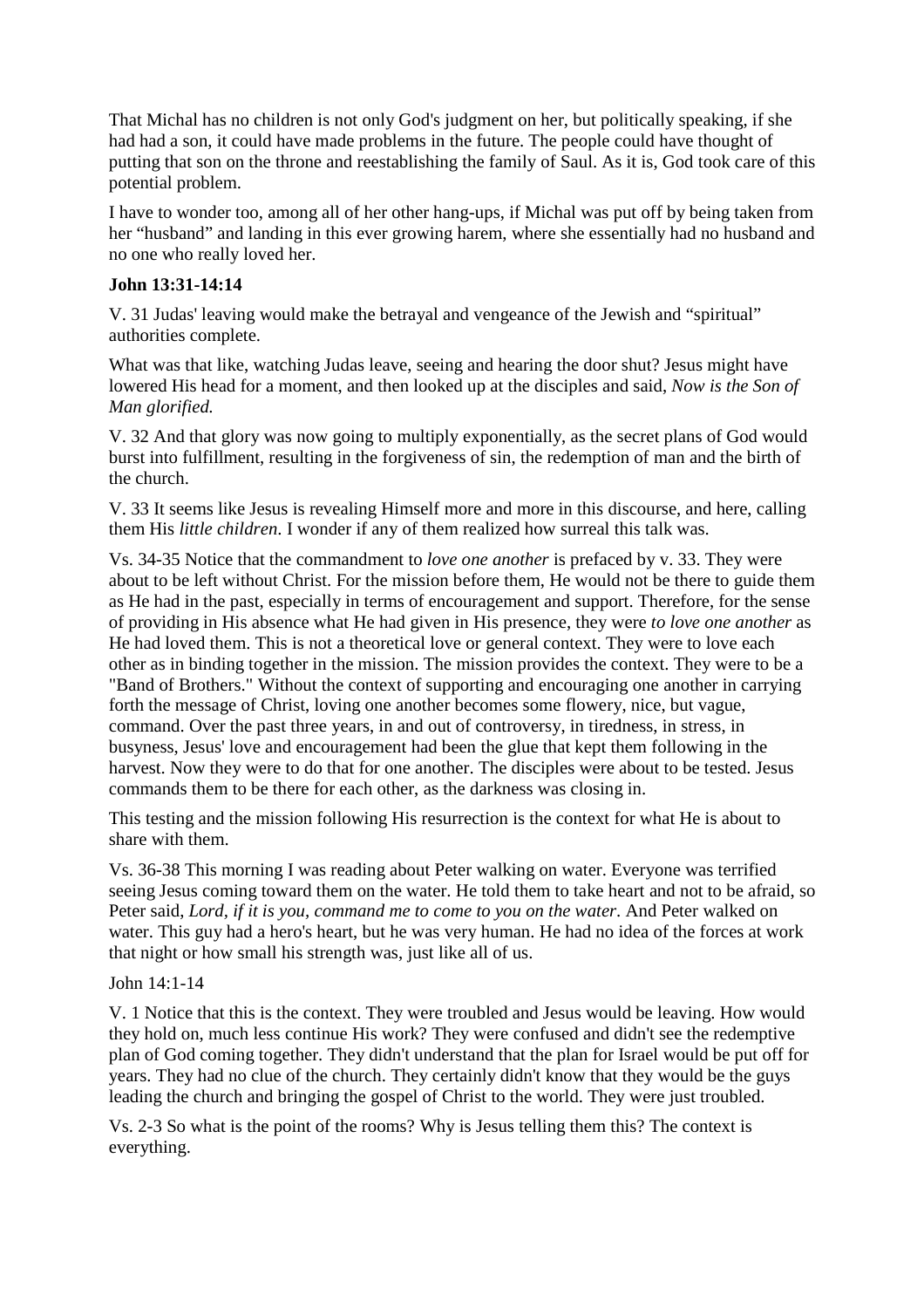Vs. 4-7 Verse 4 is the lead-in to one of the greatest verses in all of Scripture. In the context of their troubled hearts, Jesus is saying that the guarantee of their safety, being with Him where He is going, is that they know the way, the truth and the life.

V. 6 summarizes the truth and reason why Christianity can never "coexist" with any other religion. God is revealed through Jesus and Jesus is the only way to Him. Just as gravity operates the same in all nations and all cultures, the same God created them all and is only reached in one way.

V. 7 is a kind of rebuke to their slowness of heart, but Jesus promises that the result of the next few days will change them forever.

Vs. 8-11 Now it's Philip's turn. This answers the question, "If God ever walked on earth as a man, what would He look like and how would He act?" The events that follow this night answer another question, "If we could ever get our hands on God, what would we do?"

Our challenge as disciples is very real and comes from this passage, but is repeated all over the NT. If Jesus was the representation of the Father, we are to be the representation of Jesus. We are commanded to be imitators of Christ, ambassadors of Christ. Somewhere in all of this is the answer of what it means to abide in Christ.

Vs. 12-14 Again, this is to be understood in the context of the mission for which He is preparing them. They would stand on the earth without Him. Positionally in heaven, they were eternally secure and a place was prepared for them. On earth, on mission, they were to bind together to provide the love for one another that Christ had provided for them. I don't know how much comfort that spoke to them. It still kind of sounds like they'll be alone….or will they? In what Jesus says in this entire discourse is the understanding of being one with Him and abiding in Him. The reality of abiding in Christ is something we as disciples need to grow into.

# **Psalm 119:17-32**

As you read this, imagine David trying to deal with stress. He had the stress of running from Saul, followed by seven years of civil war in Israel. How do you respond when you're eaten up with thoughts that bother you, or when you hear evil things about you or your motives? David had all of that, plus trying to put a government in place with war always threatening on the horizon. That makes it hard to keep your thoughts straight.

This is what David did. Probably as he was writing out his copy of the law, either all of the first five books or just Deuteronomy, David might also have been writing Psalm 119. Notice how harassed his thoughts are. Underline all the negatives in one color. Then, underline in another color David's remedy. This is food for the disciple's soul, and good therapy.

Vs. 17-24 It seems that the first thought in each of these sections guides the concerns David had. Here it looks like he felt threatened by the brevity of life on the earth. In a way, time was slipping away from David, waiting to be king. But the Word gave David perspective on life that was centered in God's care.

Vs. 25-32 This sounds like David dealing with his emotions. Emotions change, but the Word is what guided David through the sorting out of his feelings. It also helped tune himself to reality. Our emotions and fears often only exist in our heads. When the Word is our meditation, God enlarges our hearts and gives us faith.

This morning I was reading in Philippians 4:8-9, *Finally, brothers, whatever is true, whatever is honorable, whatever is just, whatever is pure, whatever is lovely, whatever is commendable, if there is any excellence, if there is anything worthy of praise, think about these things. What you have learned and received and heard and seen in me—practice these things, and the God of peace will be with you.*